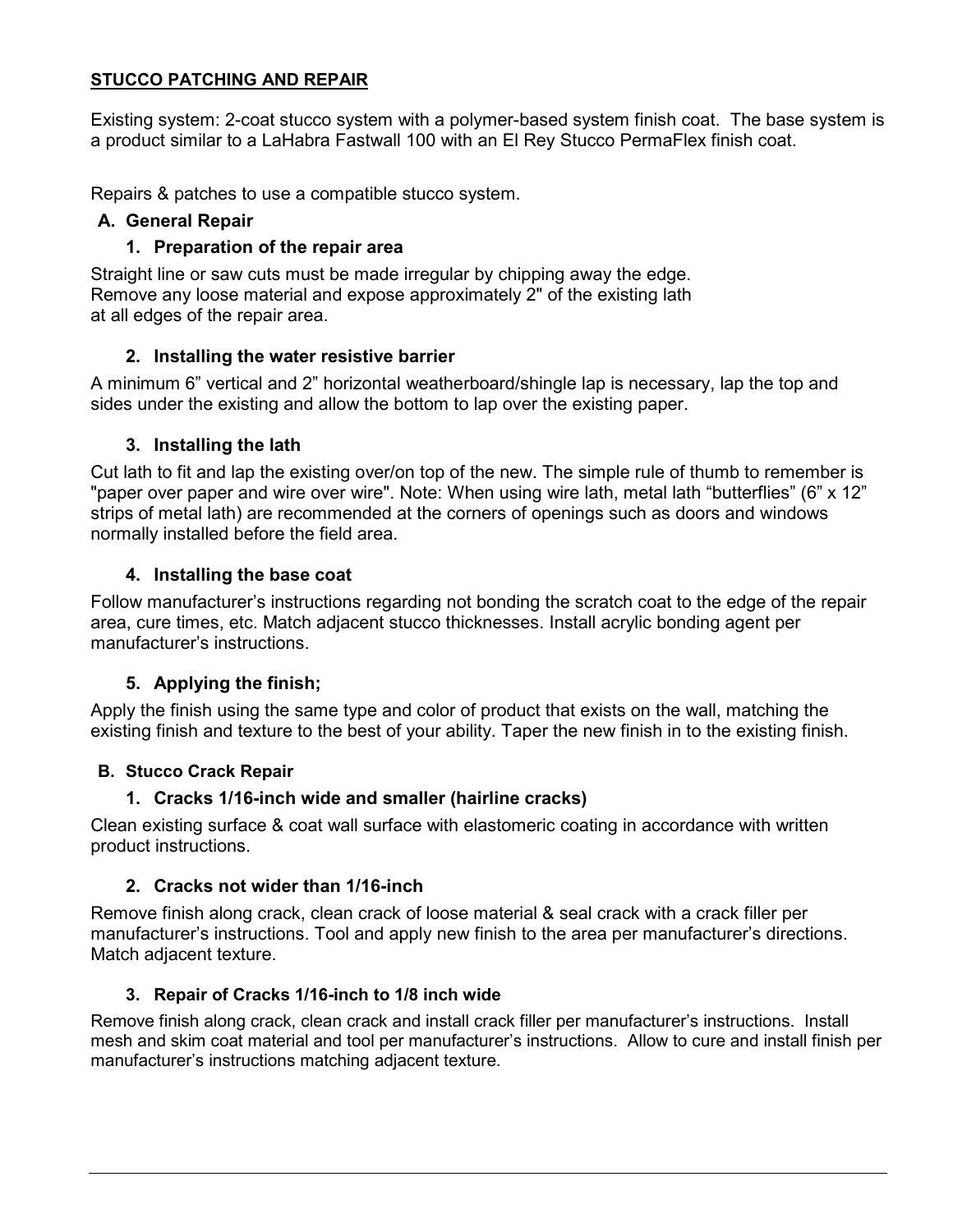# **C. Surface Defect Repair**

## **1. Localized finish repair**

Remove affected finish, Clean exposed brown coat surface to remove all dust, dirt, and other bond-inhibiting materials per manufacturer's instructions. Install new base and or finish coat per manufacturer's instructions. Match surrounding stucco texture and color.

### **2. Replacement of damaged or corroded lath:**

- a. Remove damaged lath minimum 1-inch in all directions beyond area of concern.
- b. Repair water-resistive barrier system as necessary to correct any damage that is either existing or caused by stucco and lath removal actions.
- c. Cut replacement lath to provide minimum 1/2-inch overlap on all sides. Wire tie new lath to existing lath at maximum spacing of 8-inches. Provide minimum 4 wire ties for small lath replacements.
- d. Install stucco base and finish coat per manufacturer's instructions.

### **3. Remedial accessory installation**

- a. Remove stucco a sufficient distance from accessory to permit removal of the existing accessory and wire-tie connection of new accessory.
- b. Cut damaged section of existing accessory and remove from wall.
- c. Repair water-resistive barrier system if damage is present or occurs as a result of the accessory removal.
- d. Wire tie new accessory to existing lath at maximum spacing of 8-inches Provide minimum 4 wire ties for small lengths of replacement.
- e. Align new sections of corner and casing beads carefully to match adjacent accessories. Set both ends of all accessory replacements pieces in wet sealant.
- f. Install new stucco base coat (s) and cure per manufacturer's instructions. Install new finish per manufacturer's instructions.

## **4. Stucco Delamination from Concrete Substrates**

- a. Define repair area based on sounding and remove stucco to sound substrate. Extend repairs laterally to adjacent well-bonded material. Scarify or chip concrete substrates to provide a surface profile sufficient for bonding of new stucco application. Clean prepared surface to remove all dust, dirt, laitance, oils and other potentially bond inhibiting materials.
- b. Check ability of surface to receive directly bonded stucco by checking for absorption of water into the concrete. If water does not readily absorb into concrete, provide additional surface preparation or mechanical anchorage for stucco.
- c. Install stucco in accordance with product instructions.
- d. Install new finish coat over entire surface to nearest architectural break (joint or corner.)

e.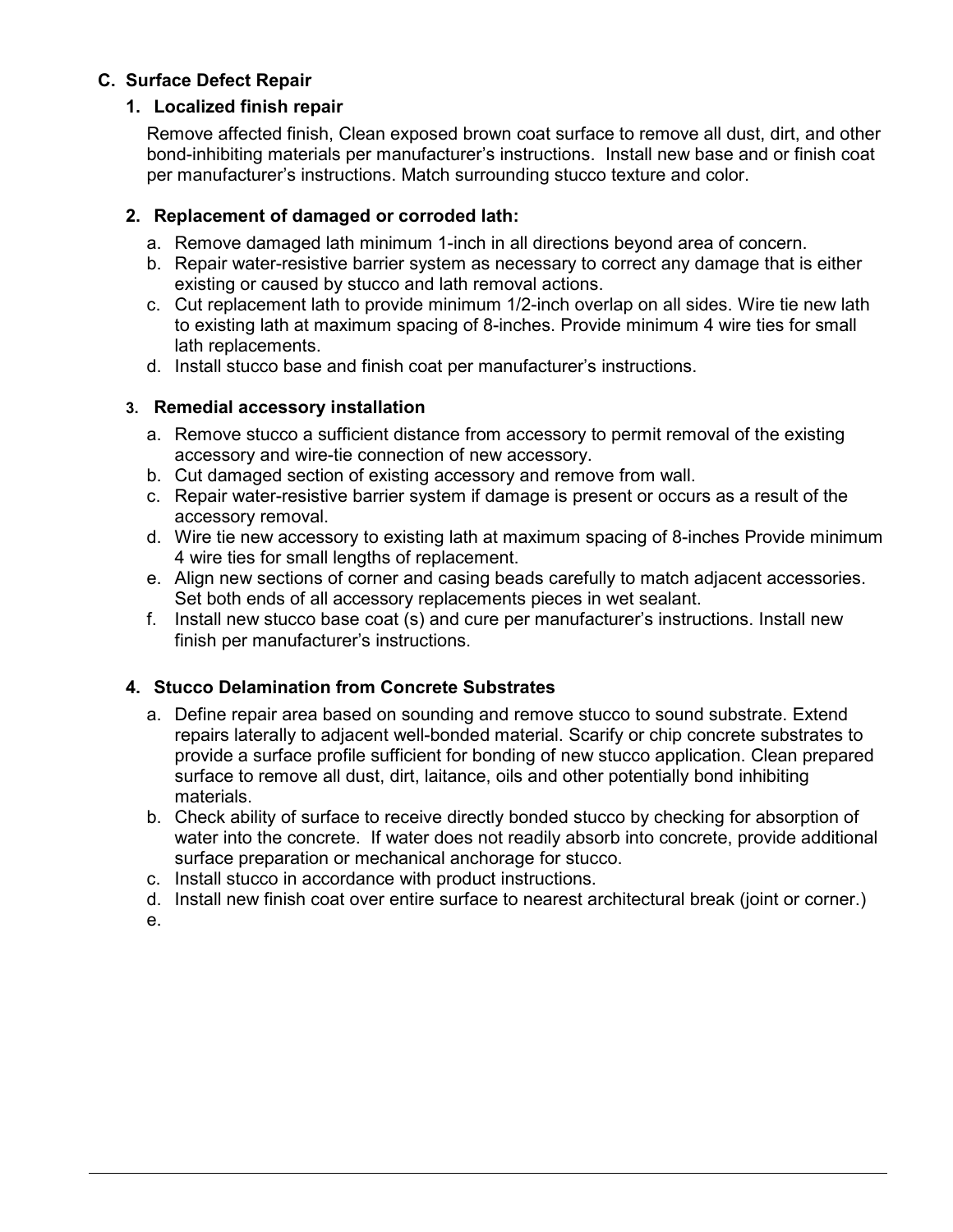### **EXTERIOR PAINTING**

#### **PART 1 - GENERAL**

#### **1.1 SECTION INCLUDES**

A. Exterior painting of various unpainted and previously painted concrete, metal and plastic surfaces including pipe, conduit, metal doors, windows, and railings.

#### **1.2 SUBMITTALS**

A. Product Data: For each type of product. Include preparation requirements and application instructions.

B. Samples for Verification: For each type of paint system and each color.

- 1. Submit Samples on rigid backing, 8 inches square minimum.
- 2. Step coats on Samples to show each coat required for system.
- 3. Label each Sample for location and application area.

C. Product List: For each product indicated, include the following:

- 1. Cross-reference to paint system and locations of application areas.
- 2. Printout of current "MPI Approved Products List" for each product category specified
- 3. VOC content.

### **1.3 QUALITY ASSURANCE**

A. Mockups: Apply mockups of each paint system indicated and each color and finish selected to verify preliminary selections made under Sample submittals.

1. UCCS Project Manager will select one surface to represent surfaces and conditions for application of each paint system specified.

2. Final approval of color selections will be based on mockups.

a. If first color selections are not approved, apply additional mockups of

additional colors selected by UCCS Project Manager at no added cost to Owner.

b. Mockup may remain as part of the work.

### **1.4 FIELD CONDITIONS**

A. Apply paints only when temperature of surfaces to be painted and ambient air temperatures are between 50 and 95 deg F (10 and 35 deg C). Do not apply paints in rain, fog, or on wet surfaces.

#### **PART 2 - PRODUCTS**

#### **2.1 MANUFACTURERS**

A. Manufacturers: Subject to compliance with requirements, provide products by one of the following :

- 1. Benjamin Moore & Co.
- 2. Diamond Vogel Paints.
- 3. ICI Paints.
- 4. Kwal Paint.
- 5. PPG Inc.
- 6. Sherwin-Williams Company (The).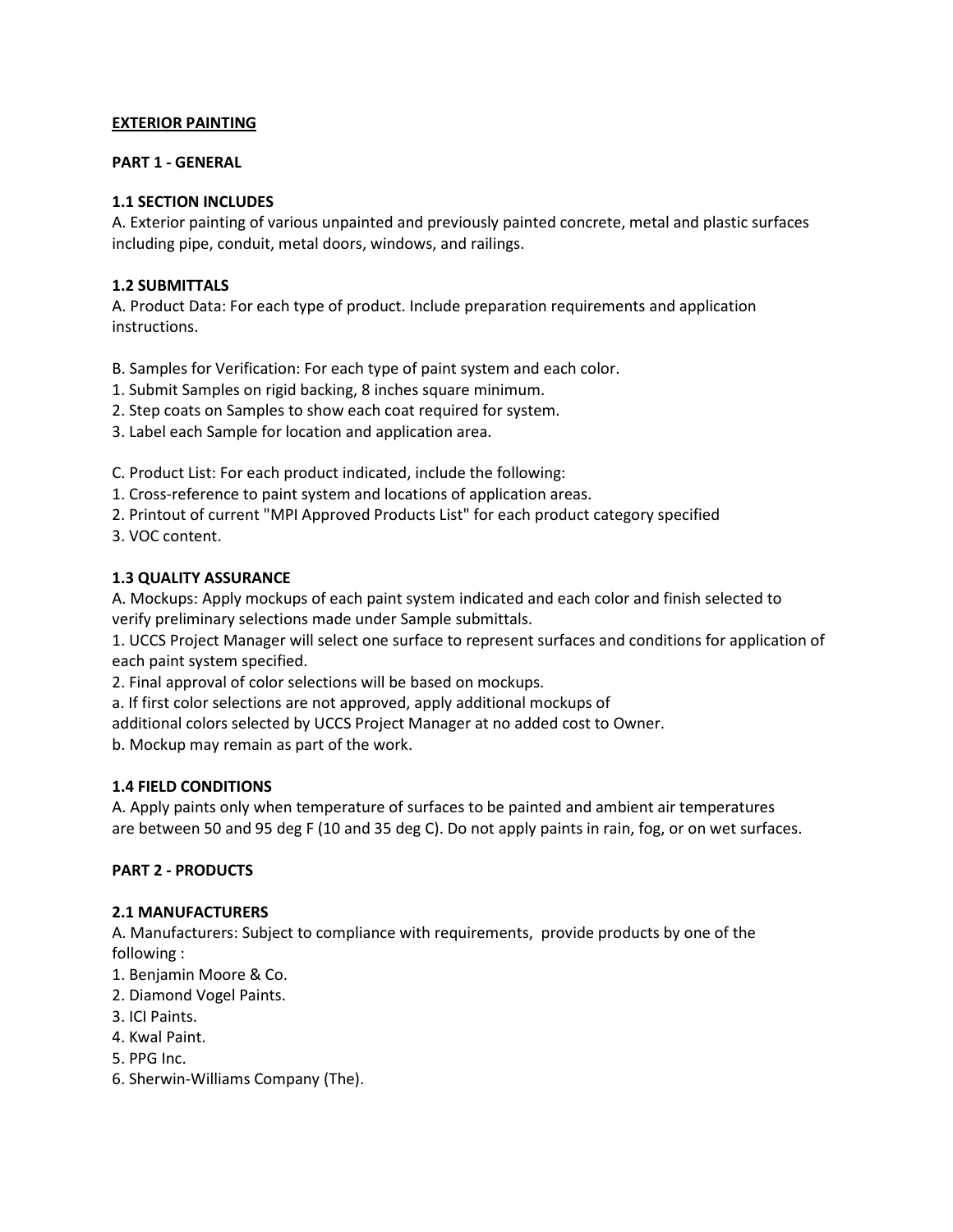#### **2.2 PAINT, GENERAL**

A. MPI Standards: Provide products that comply with MPI standards indicated and that are listed in its "MPI Approved Products List."

#### **PART 3 - EXECUTION**

### **3.1 EXAMINATION**

A. Prior to beginning painting, Applicator shall examine substrates and conditions and certify that surfaces and conditions including moisture content and other conditions affecting performance of the Work are suitable to allowing work to begin.

B. Maximum Moisture Content of Substrates: When measured with an electronic moisture meter as follows:

- 1. Concrete: 12 percent.
- 2. Gypsum Board: 12 percent.

3. Exterior Gypsum Board Substrates: Verify that finishing compound is sanded smooth.

C. Verify suitability of substrates, including surface conditions and compatibility with existing finishes and primers.

D. Proceed with coating application only after unsatisfactory conditions have been corrected.

1. Application of coating indicates acceptance of surfaces and conditions.

E. Colors: As noted on color schedule .

#### **3.2 PREPARATION**

A. Comply with manufacturer's written instructions and recommendations in "MPI Manual" applicable to substrates and paint systems indicated.

B. Remove hardware, covers, plates, and similar items already in place that are removable and are not to be painted. If removal is impractical or impossible because of size or weight of item, provide surface-applied protection before surface preparation and painting.

1. After completing painting operations, use workers skilled in the trades involved to reinstall items that were removed. Remove surface-applied protection.

C. Clean substrates of substances that could impair bond of paints, including dust, dirt, oil, grease, and incompatible paints and encapsulants.

1. Remove incompatible primers and reprime substrate with compatible primers or apply tie coat as required to produce paint systems indicated.

D. Steel Substrates: Remove rust, loose mill scale, previously poorly applied paint to smooth surface. Clean using methods recommended in writing by paint manufacturer but not less than the following: 1. SSPC-SP 3, "Power Tool Cleaning."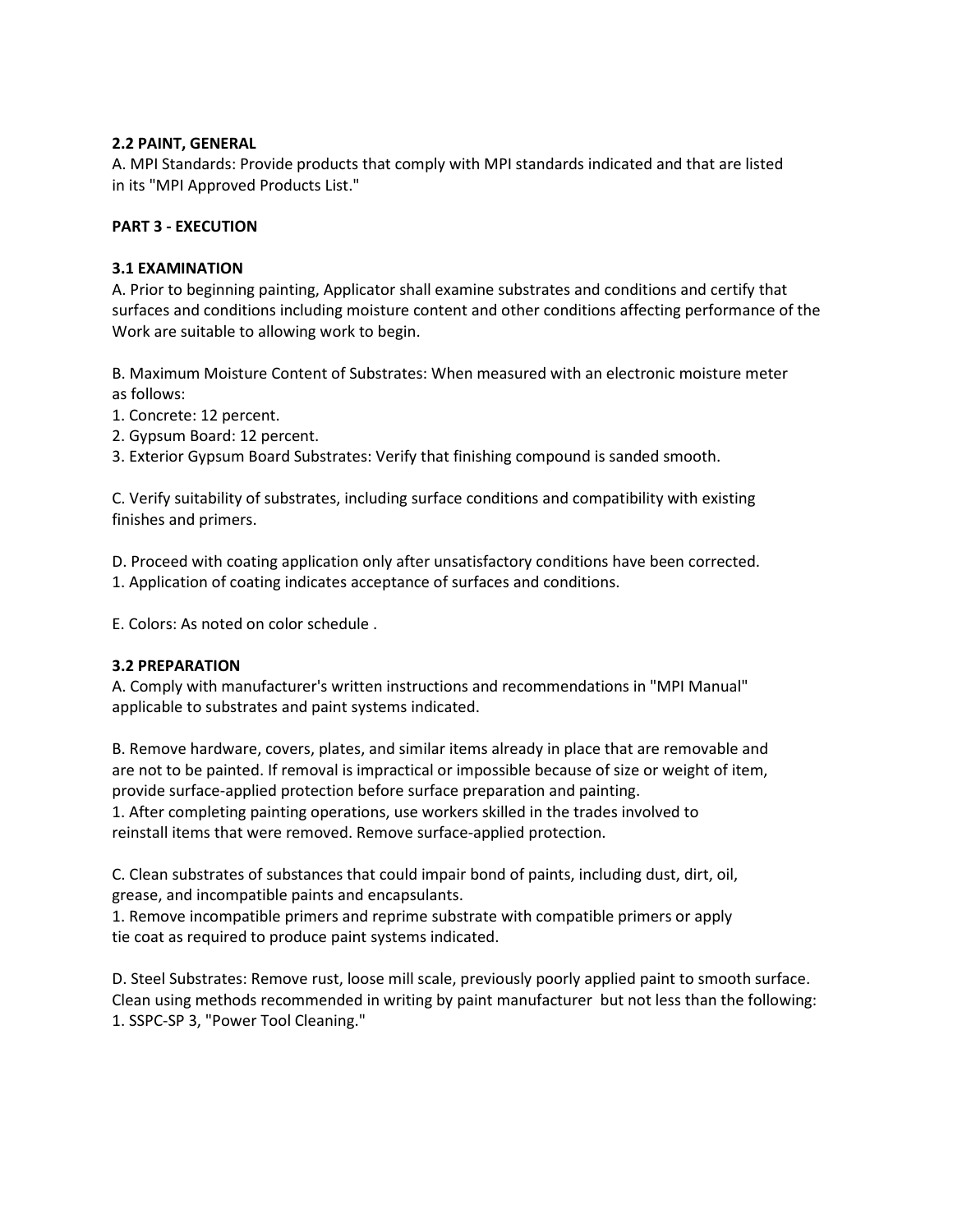### **3.3 APPLICATION**

A. Apply paints according to manufacturer's written instructions and recommendations in "MPI Manual."

1. Use applicators and techniques suited for paint and substrate indicated.

2. Paint surfaces behind movable items same as similar exposed surfaces. Before final installation, paint surfaces behind permanently fixed items with prime coat only.

3. Paint both sides and edges of exterior doors and entire exposed surface of exterior door frames.

4. Do not paint over labels of independent testing agencies or equipment name,

identification, performance rating, or nomenclature plates.

5. Primers specified in painting schedules may be omitted on items that are factory primed or factory finished if acceptable to topcoat manufacturers.

B. If undercoats or other conditions show through topcoat, apply additional coats until cured film has a uniform paint finish, color, and appearance.

C. Apply paints to produce surface films without cloudiness, spotting, holidays, laps, brush marks, roller tracking, runs, sags, ropiness, or other surface imperfections. Cut in sharp lines and color breaks.

D. Painting Fire Suppression, Plumbing, HVAC, Electrical, Communication, and Electronic Safety and Security Work:

- 1. Paint the following work where exposed to view:
- a. Equipment, including panelboards and switch gear.
- b. Uninsulated metal piping.
- c. Uninsulated plastic piping.
- d. Pipe hangers and supports.
- e. Metal conduit.
- f. Plastic conduit.
- g. Tanks that do not have factory-applied final finishes.

E. Provide 1 gallon each type of paint for each substrate for Owner's future maintenance.

#### **3.4 CLEANING AND PROTECTION**

A. At end of each workday, remove rubbish, empty cans, rags, and other discarded materials from Project site.

B. After completing paint application, clean spattered surfaces. Remove spattered paints by washing, scraping, or other methods. Do not scratch or damage adjacent finished surfaces.

C. Protect work of other trades against damage from paint application. Correct damage to work of other trades by cleaning, repairing, replacing, and refinishing, as approved by UCCS Project Manager, and leave in an undamaged condition.

D. At completion of construction activities of other trades, touch up and restore damaged or defaced painted surfaces.